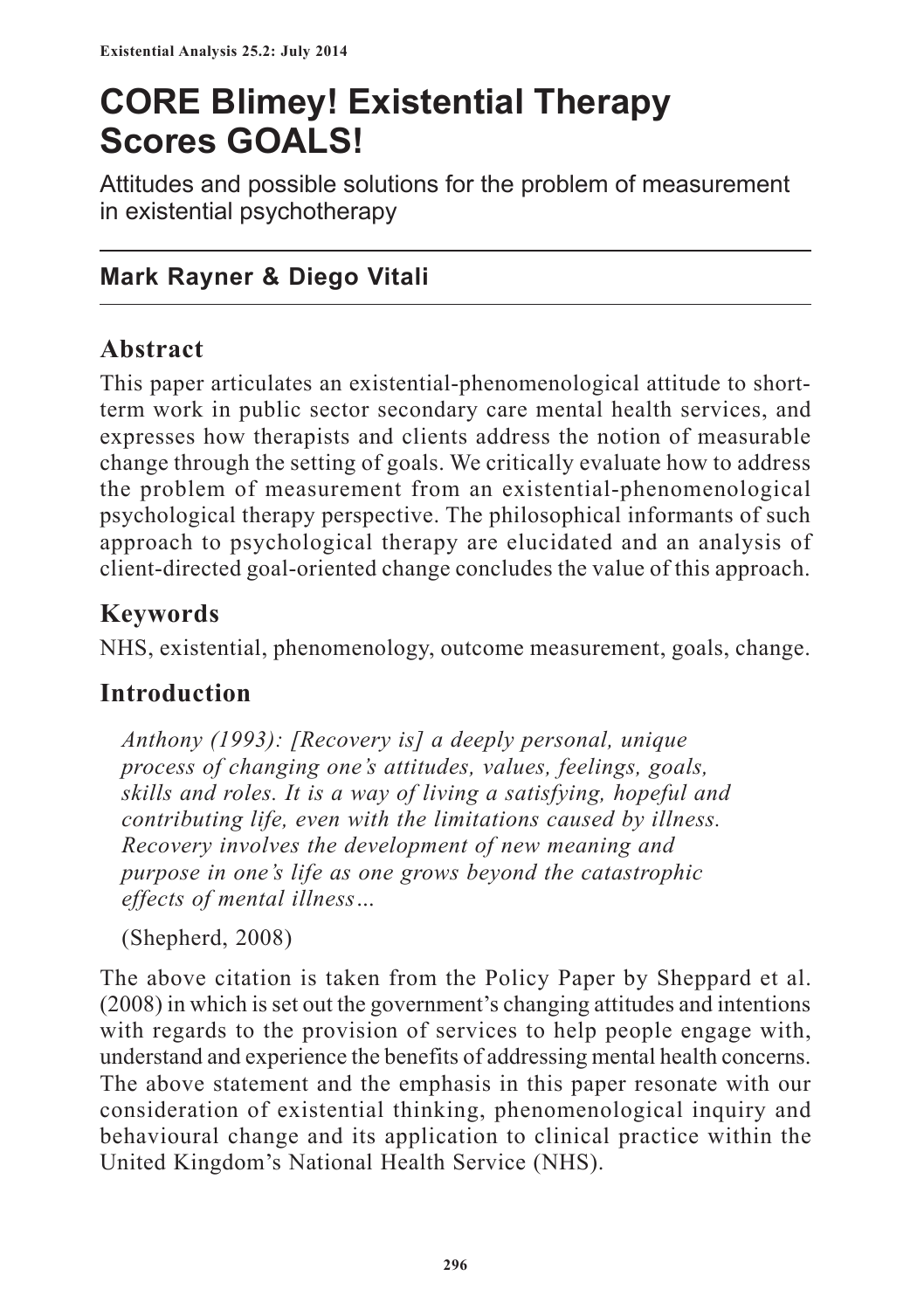#### *Change*

From the perspective of the life-cycle of human existence, change is inevitable, living is an activity that is in a continual process of change (Sartre, 1943), whether change of circumstances, health or experience or understanding or activity. Thus, we extend this foundation to the therapeutic endeavour and assert that all clients come to therapy in order to change. However, this notion of change is not necessarily understood in a manner that is limited to symptom or harm reduction, but rather as the potential for clients to re-evaluate their currently held world views and their sense of self-construct in order that they may change their understanding of themselves, others and the world and their experiences.

We consider this as change in the same manner as historical notions of behavioural change were first articulated with the evolution of behavioural therapies that argued that 'if a behavior is learnt, it can also be unlearned' McLeod, S. A. (2010). With the advent of cognitive therapies, this notion of change was extended to encompass the notion of cognitions as actions and, therefore, susceptible to the same rules of being learnt and unlearned. Consequently, we would argue that if understanding or meaning or even acceptance changes, this is not only a valid form of change in a similar manner but can be similarly measured, albeit in a more sophisticated manner that is able to preserve the complex and subjective nature of human experience.

#### *Intentionality and change*

Furthermore, the premis for this argument emerges from the foundations of existential thinking in Brentano's (1874) concept of intentionality. This position adopts the stance in respect of our work that the client entering the therapeutic encounter does so with the intention to change. Moreover, the therapist also engages with the client with an intentional attitude that is expressed via the manner in which the therapy is practised. The manner of practising existential-phenomenological therapy that is relevant to us and which we would consider as the operation or 'doing' of therapy is the intentional attitude of the therapist that promotes with and for the client the dialogue with his or her own world. This dialogue as witnessed by the therapist is the action of descriptively clarifying living and lived experience that allows for an illuminating of values, attitudes, beliefs and assumptions that are central to how a client understands his or her experience. Further understanding or a change in understanding may be revealed and disclosed in the act of this inquiry and through the process of inquiry in and of itself (Spinelli, 2007).

# **Context**

*NHS, existential thinking and outcome measures* This paper articulates our experience of designing and implementing an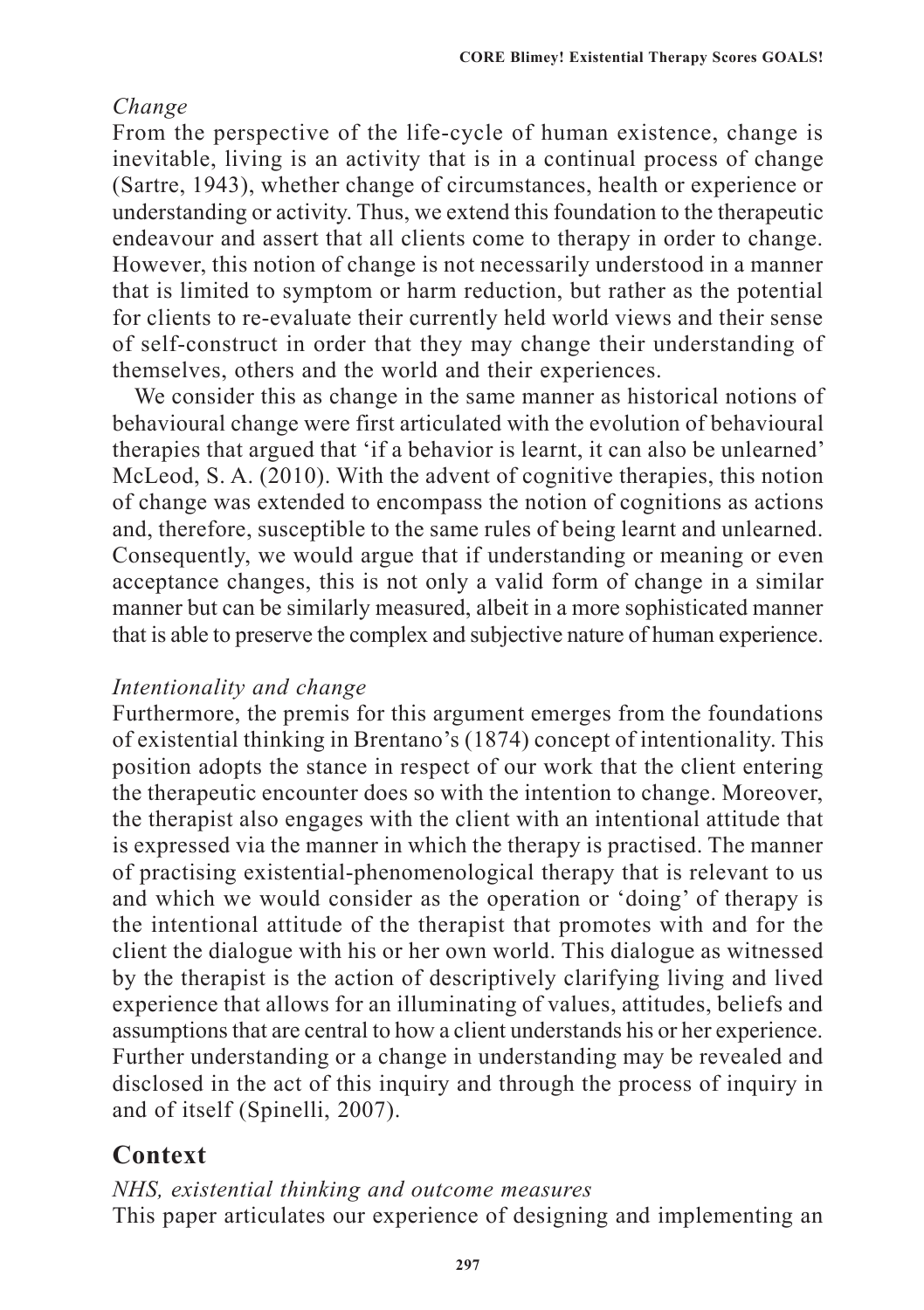existential-phenomenological approach to psychological therapy within the NHS, and it expresses outcomes emerged from the analysis of realworld data, systematically collected during and after the application of a therapeutic system in a secondary care psychological therapies service in the NHS. This paper displays and discusses the practice-based evidence that emerged, articulating the themes of change that were wished for by clients and the degree to which these goals were achieved and by how many of the clients. In order to remain faithful to the epistemological and methodological foundations and principles of an existential-phenomenologically informed intervention, we chose to apply an outcome measurement form – part of the CORE-OM set (Mellor-Clark 2000), known as the CORE Goal Attainment Form. We used this method of measurement as it bridges the tension between rationalism and empiricism that was first proposed by Meno and rephrased by Socrates as '[A] man cannot search either for what he knows or for what he does not know. He cannot search for what he knows – since he knows it, there is no need to search – nor for what he does not know, for he does not know what to look for' (Plato, 1981). In this way, we are able to remain open to creativity, individuality and the breadth of human experience whilst considering that experience in terms of ontological givens, ontic responses and wishes, as well as remaining focused upon change as inevitable and recovery as desired – in client reported terms. These difficulties and the problems of measurement are dealt with below.

#### *NICE*

In current service delivery in the NHS, both in medicine and psychological therapies, The National Institute for Health and Clinical Excellence (NICE, 2013) is responsible for providing 'independent, authoritative and evidencebased guidance on the most effective ways to prevent, diagnose and treat disease and ill health, reducing inequalities and variation' (NICE, 2014). NICE guidance has historically relied upon Randomised Controlled Trials (RCTs) as the studies that produce the evidence-base upon which guidelines are created for treatment. Whilst it is not the place of this paper to explore this in detail, there are clear and well-articulated (Freire, 2006) difficulties with the use of this type of evidence when delivering psychological therapies. However, briefly but significantly, from a human perspective, it is much more difficult to assess homogeneity across a population experiencing psychological distress than it is for a population experiencing such illnesses as diabetes. Therefore, it follows that the 'one size fits all' approach raises questions when treating much more diverse experiences within categories of distress such as depression or anxiety. Furthermore, and this is where our contentions in this paper sit, what individuals experience as recovery and well-being often vary greatly with how many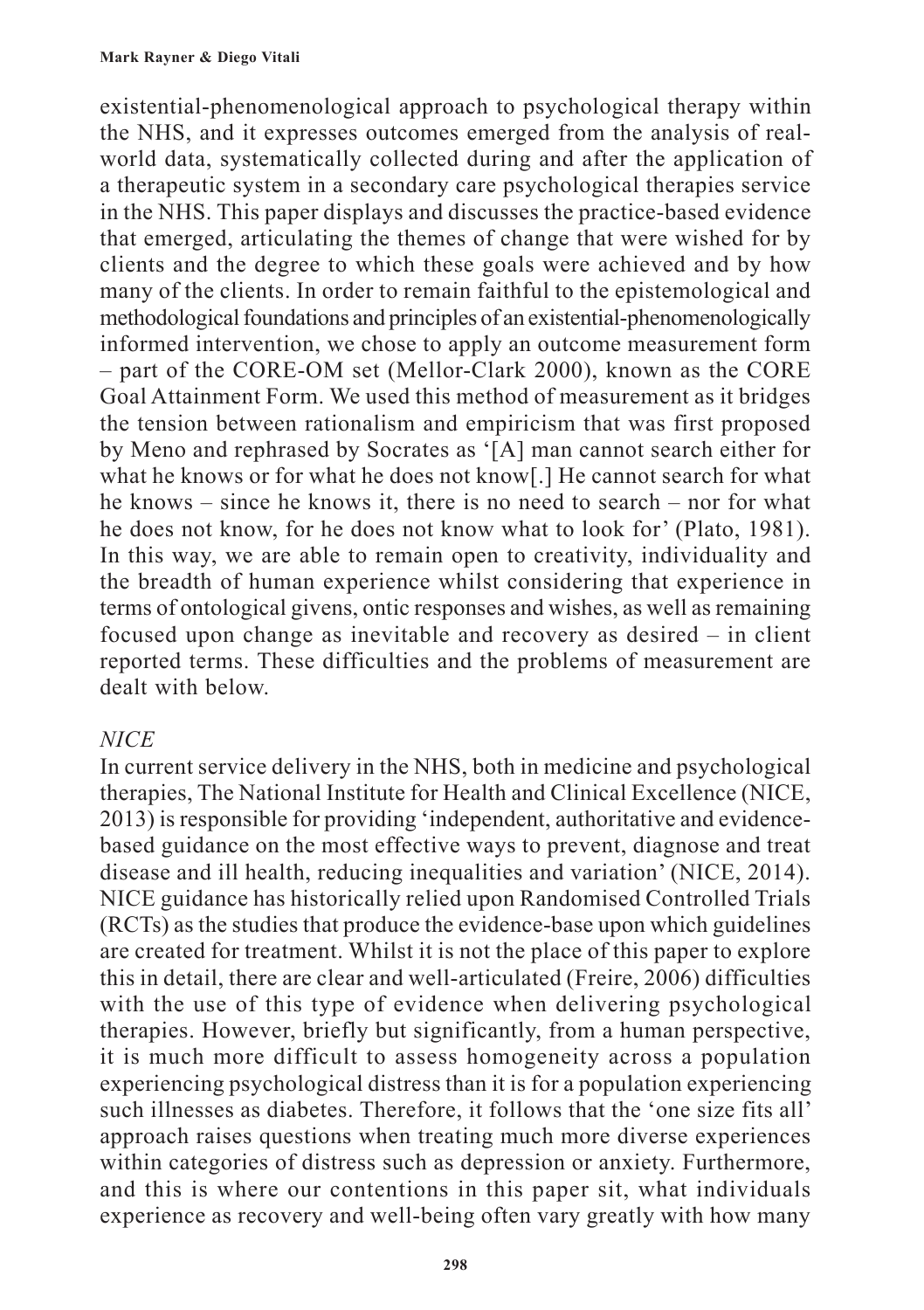of the routine outcome measures that are currently accepted define notions of recovery. NICE does acknowledge that, 'although these clinical guidelines are based on the best available evidence and they help health professionals in their work, they do not replace their knowledge and skills' (NICE 2013). This resonates with our thinking about the difficulty of evidencebased treatments struggling to adequately capture the breadth and diversity of human experience and difficulty. Finally, what the evidence discloses about what aspects of therapy impact upon outcomes has been reported by Lambert et al. (2001). In this, we see that 40% of therapeutic successes are due to client attributable factors, with the therapy relationship representing 30% and therapeutic technique representing only 15% (Lambert & Barley 2001). From this, it is reasonable to begin to contest the extent of relationship between the techniques utilised in a therapeutic intervention derived from an RCT and the outcomes. In other words, people may improve from having an empirically validated treatment but it does not clearly follow that the effective part of the treatment was the therapeutic technique.

#### *Existential-phenomenology meeting the NHS*

The approach that we are advocating here is one based upon a detailed exploration of the nature of a person's living and lived experience of themselves, others, the world and their difficulties, considered from the position of ontology and operationalised using a phenomenological methodology. This stands in better harmony with recent government statements that 'Shared decision-making will become the norm: no decision about me without me' (Millar et al. 2011). This goverment attitude has implications for both therapist and client, insofar as we are living and working in a social and political organising system that provides statutory sector NHS mental health interventions. This means that we live with constraints, limitations that are simultaneously possibilities. For the existential-phenomenological therapist in the NHS, this recognition necessitates that our practice is firmly rooted in the contextual landscape of current requirements for practice. This landscape is characterised by two key notions: entitlement and accountability. Entitlement means that a person is entitled to a treatment should they meet certain 'measurable' criteria; accountability means that services are responsible for being able to demonstrate that what they deliver is effective. Thus, from the position of existential thinking, the clients' freedom is 'situated' within this context and they must choose from a limited set of options and the therapist is bound by limitations around length of intervention, management of public safety and risk and further has to measure progress and outcomes of treatment. Therefore, an existential-phenomenological intervention within this framework is both a particular type of existential-phenomenological intervention but, more importantly, the existential attitudes and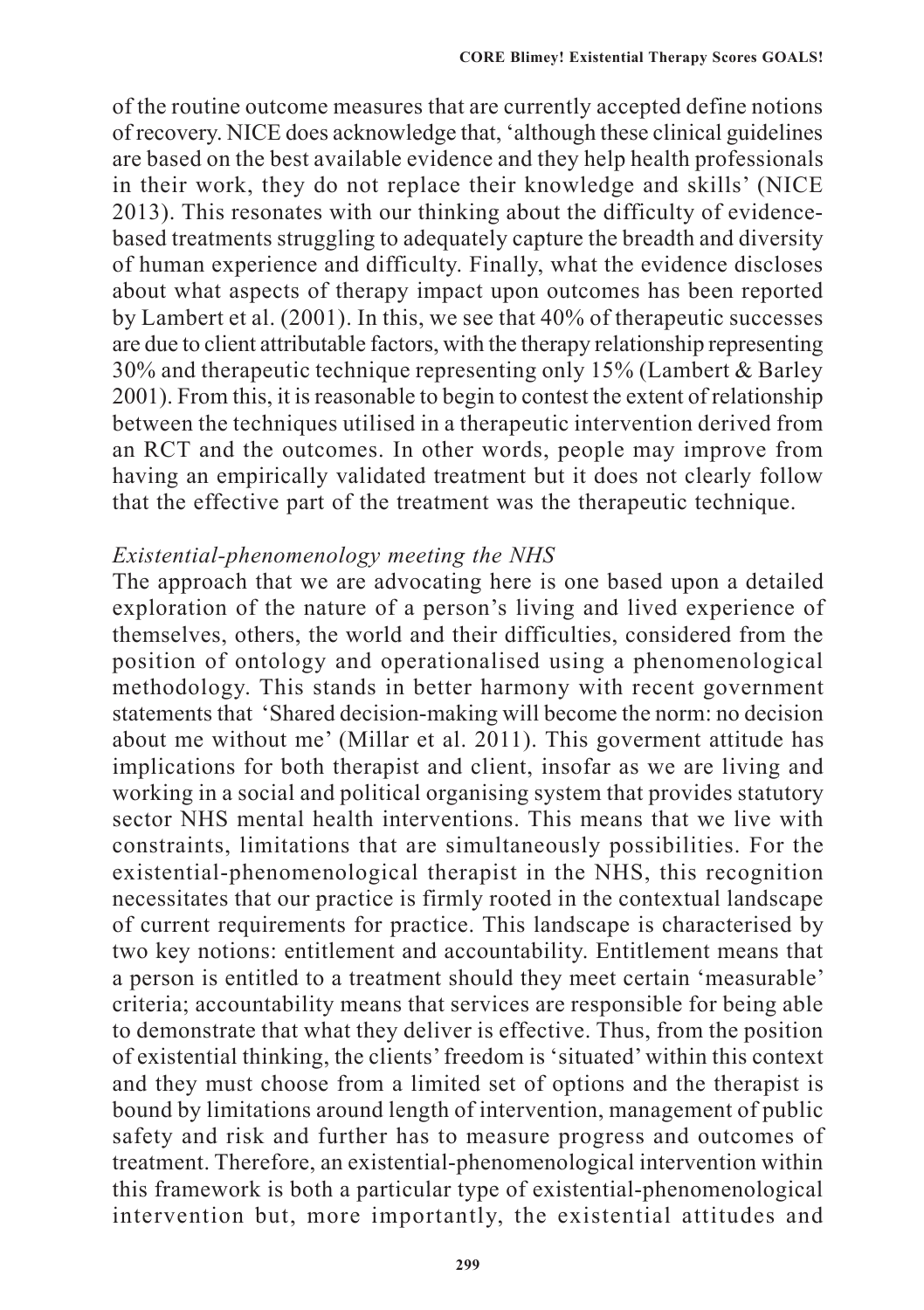phenomenological informants of this approach are well placed to be both flexible to these limitations and still retain the openness towards possibilities for treatment and recovery in these conditions. In other words, we will demonstrate in the section below that the rigorous application of the phenomenological method is able to operate within these boundaries and yet still be open enough to engage with the breadth of experience that is presented. Consequently, we are able to obtain replicable and reliable results as described and discussed in the results section.

The Department of Health publishes that existential therapy is among those therapies available within the NHS' range of interventions and the original mission statement of Aneurin Bevan for the formation of the NHS in 1948 proposes that people should have equity of access to services (NHS 1946). However, this is not been possible to maintain or develop for two clear reasons. First, in order to try and develop and promote equity and conformity, readily measurable and fundable (and effective) treatments such as CBT have proven to be the most attractive candidates for empiricallyvalidated treatments. Second, existential-phenomenological therapies have not as yet submitted data that is of an acceptable standard to be considered by NICE for the development of a guideline for a treatment intervention. This paper hopes to commence such a process and lay a foundation whereby we can both improve the quality (and quantity) of our data, gain recognition from NICE as an approved method of treating psychological distress, and begin to articulate what constitutes an existential-phenomenological manner of practising psychological therapy in such a context

## **Principles of this therapeutic approach**

In a world populated by evidence-based practice, NICE guidelines (2013) and a socio-economic and clinical organising system characterised by entitlement and accountability, a considerable challenge for this approach is to accept the givens of measurement and re-define the notion of change in recovery terms, whilst remaining faithful to the tenets of an existential attitude and a phenomenological method. We are also tasked with how we attempt to demonstrate an acceptably robust level of evidence, while remaining true to the experience of individuals. This section articulates the principles upon which we have attempted to operationalise this existential-phenomenological intervention in secondary care NHS mental health psychological therapy service delivery.

Much work has already been done in this field in the USA (Lantz & Walsh, 2007) and this paper both concurs with the 'elements' that are identified by these authors as well as the other factors that have historically been considered as part of a time-limited intervention (Balint & Balint, 1961, Malan, 1963, Molnos, 1984, Strasser & Strasser, 1997). Here, we articulate in finer detail some of the important considerations, both from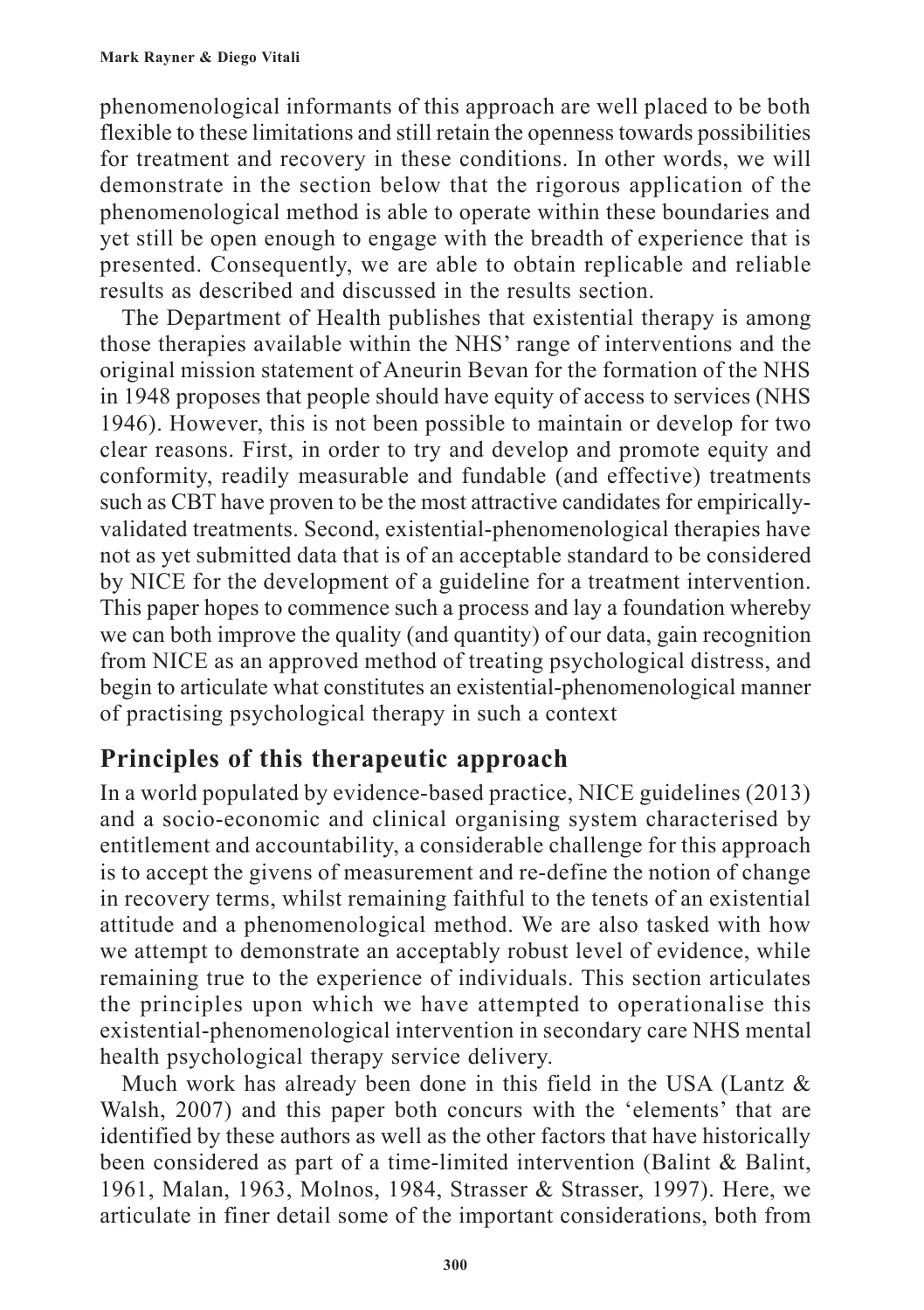an existential-phenomenological perspective and one that subscribes to the notion of measurement and change.

#### *Urgency: re-understanding the notion of change*

Urgency refers to the intentional stance of both client and therapist. For the client arriving in therapy is arriving now, thus we immediately address the 'now' of this intention. The therapist is tasked with delivering a helpful intervention in a time-limited manner and therefore, this immediately implies there is an urgency to engage the client in a rigorous investigation of experience in order to disclose the contents, nature and meaning of said experience to gain a fuller, better or new understanding of the world positions that are therefore revealed by such experience.

 As Shepherd (2008) comments 'a central tenet of recovery is that it does not necessarily mean cure ("clinical recovery"). Instead, it emphasises the unique journey of an individual living with mental health problems to build a life for themselves beyond illness ("social recovery"). Thus, a person can recover their life, without necessarily "recovering from" their illness' (Shepherd et al. 2008, 2). Thus, this therapeutic endeavour inquires about the 'now' that the client presents at the beginning of therapy and similtaneously articulates in the form of goals what would be the desired outcome for the end of therapy. Clients are thus enabled and encouraged to own the experience that they present, both in terms of it happening for and to them, as well as the meaning it has for them in order for them to be able to consider creating new meanings from experience or discovering more adequate understandings of experience so that they can claim the experience that they wish for. 'I am installed on a pyramid of time which has been me. I take up a field and I invent myself,[...] just as I move about in the world' (Merleau-Ponty, 1964: p 14).

Furthermore, when talking about urgency, according to van Deurzen (2002), 'freedom can only be assumed to the extent that one is aware of the necessary, the impossible and the desirable, [...] human beings can spend tremendous energy on trying to remedy what cannot be remedied' (van Deurzen, 2002: p 38). Moreover, she comments on the need and importance of exploring in therapy the notion of 'Being'; 'while most people are inclined to opt for passivity and comfort, once they get going on tackling life actively they often experience a surprising and gratifying sense of potency, adventure and excitement… (ivi, p 40)'.

Given this important conceptualisation of urgency, it is argued here that an existential-phenomenological therapeutic endeavour in the NHS that is time-limited proposes an urgency that emerges as a possibility, via the mechanism that we use for measurement: setting goals and measuring their attainment. This process that is a collaborative endeavour locates the therapy with a strong phenomenological grounding and bases its practice upon the

**301**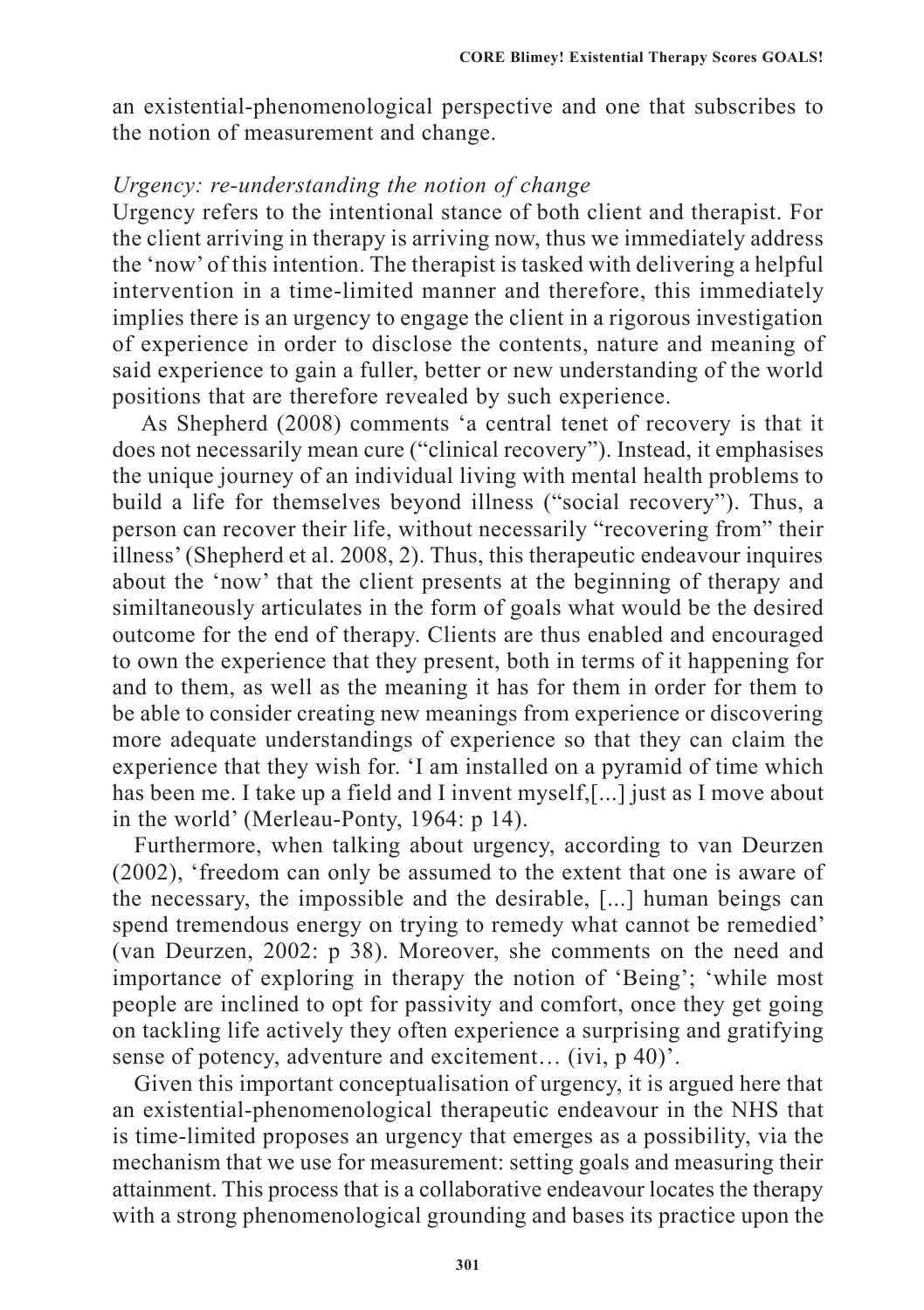relational process as articulated by Spinelli (2007). Spinelli (2008) further addresses the initial phase of therapy as centring upon and staying with what and where the client is at present and we owe much to his attempt to create a way of practising existential therapy. We also recognise the potential contradiction here: that of staying with the client and that of seeking to elicit where the client wishes to aim for. This is the tension that we hold as therapists who are tasked with urgency of giving serious consideration to the end of therapy – the time-limitation – at the commencement of therapy.

#### *'Weak thought' and Epoché*

With a view to conducting a therapeutic intervention that subscribes to phenomenological enquiry (Husserl, 1913), the therapist actively practices an attitude of 'openness and letting be'. In other words, this attitude refers to that which Heidegger (1959) defined as Gelassenheit. This personal stance (or way to be toward the phenomenon) refers to the importance of a radical attitude of 'openness' to something beyond self, and centres on the idea of phenomenon as the very 'what' to which we are leaning in our observational disposition. According to Heidegger (1927), this idea of phenomenon *always* pertains to something manifest and, simultaneously, to something that lies hidden. Thus, also for the client, the attitude of Gelassenheit might be translated as a stance of 'abandonment' or 'releasement' towards things according to MacQuarrie (1972). This phenomenological stance is a non-manipulative, non-imposing way of letting things be what they are, an 'openness' to the Being of beings, a meditative 'letting oneself into the nearness of Being' (Heidegger, 1959).

Thus, for both client and therapist, this attitude is both an urgent call for what may be discovered and an openness to what may reveal 'itselfin-itself', otherwise thought about as one of availability to that which presents itself. This approach is committed to that which-shows-itself and that, to some extent still and always lies hidden (i.e. not-as-yet-reflectedupon but capable of such reflection). Thus, the manner adopted by the existential-phenomenological therapist promotes the changing illumination – the ebb and flow of elucidation – through which meaning and interpretations take place. In this perspective a phenomenological approach to psychotherapy might be considered as a light shining to elucidate experience, thereby giving access to the breadth of human experience.

Furthermore, as affirmed by Ratcliffe (2011), phenomenology aims to do that by attempting 'to cease presupposing a background sense of belonging to a shared world in which some things "are" and others "are not", and to instead recognise it as an ordinarily overlooked aspect of experience that can be made explicit and further characterised' (Ratclife, 2011: p 34). This Husserlian bracketing process, as also described by Spinelli (2005), aims to temporarily suspend our 'theories' about the clients and our skilful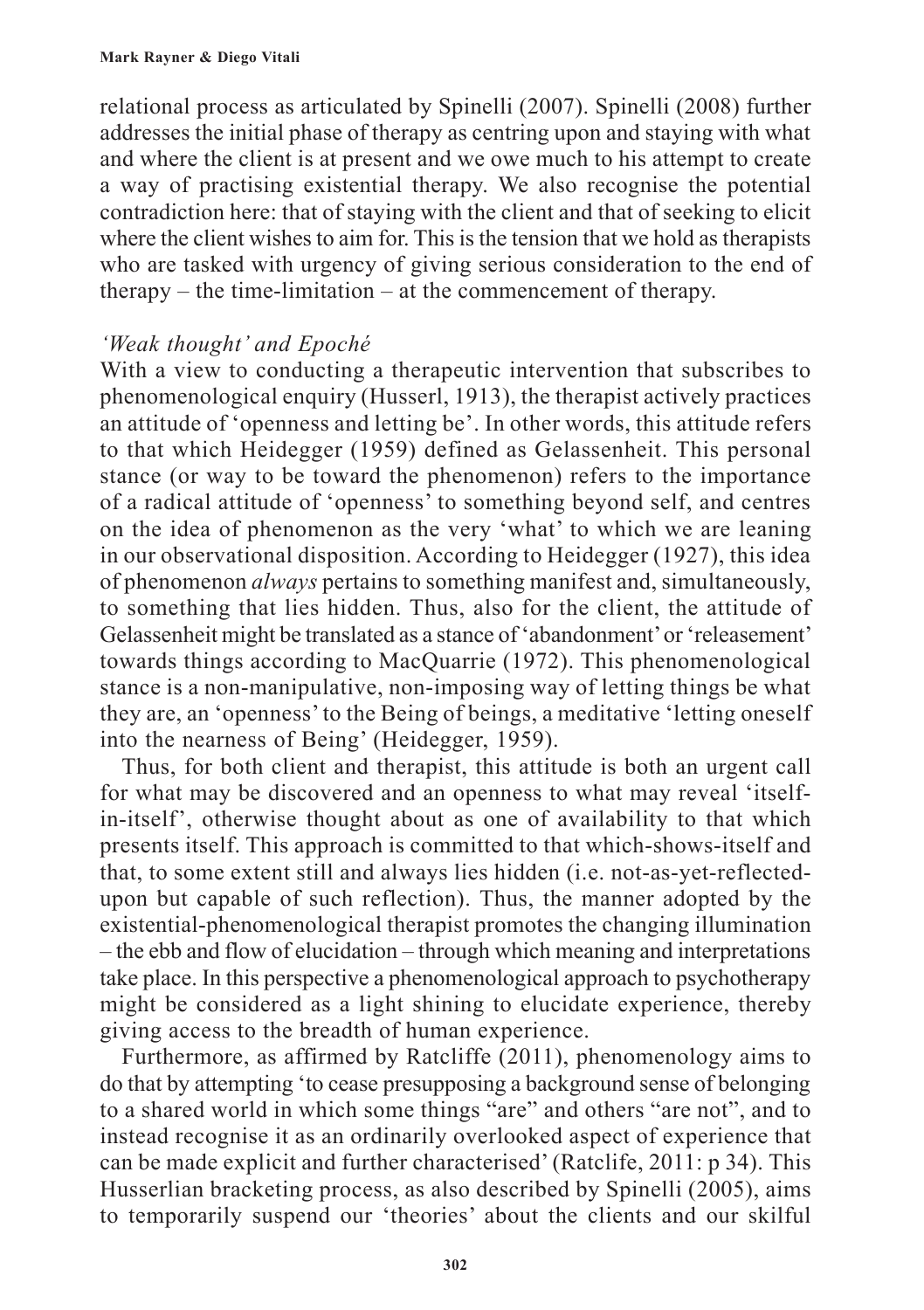assumptions. From a strictly hermeneutical point of view, bracketing is a renunciation of the 'ordering' and 'objectifying' power of the intellect and this bracketing belongs to the therapist and to him or her only. It is a difficult and courageous act; a 'weakening' of the thought, a loss and a renouncement of our clinical perspectives and interpretations that aim to open toward the client's narrative as this presents itself-from-itself (Heidegger, 1921). 'The epoché is the means through which Husserl discovered the blindspot of the natural attitude as well as the "method" for overcoming its limitations and rediscovering the world in the manner of an explorer encountering a vast new continent' (Morley, 2010: p 225). According to Cooper 'it is indeed a way to try and put to one side their theories about why clients may be the way that they are, and instead to engage with the actuality of their clients' narratives' (2007, p 8).

The observation of this specific rigorous attitude of weakening of the thought and Epoché is believed to allow for a more adequate understanding of the addressed experiences than some other dominant reductionist or explanatory approaches (Borgna, 1988; Cooper, 2007; Parnas, Sass & Zahavi, 2011; Ratcliffe, 2011; Stanghellini, 2011).

#### *Setting goals*

Finally, these principles inform the notion of setting goals as directed by the client in therapy which involves a detailed investigation into meanings and necessarily the language used to convey meaning. This brings into focus the medicalised language of current therapeutic traditions which we scrutinise using an existential-phenomenological lens. To this end, this approach seeks to deconstruct the medicalisation of human difficulties; challenging the idea of disability and illness and encouraging a personal narrative of distress.

Our attention turns in the therapeutic process away from the contents of distress towards the process by which certain meanings may have been sedimented and by which the therapeutic process may allow for a reevaluation of those attitudes and belief systems by which the person may transcend their currently held world views.

Thus, we are concerned more with the 'how' than the 'what' of experience, as this discloses more of the person disclosing than of the subject or object being described. This is how we are able to direct our attention to the experiencer experiencing through this process. Husserl (1913) called the first noesis (e.g. perceiving something, imagining something, believing something etc.) and, therefore, the second as the obvious correlate of the first: the noema being the perceived, imagined, believed something. Therefore, this psychotherapeutic intervention enquires and applies itself to the very relationship between the noesis and its noematic correlate. In other words, on the process through which what is meant, experienced and wished-for by the clients and then how this emerges for and from the client themselves.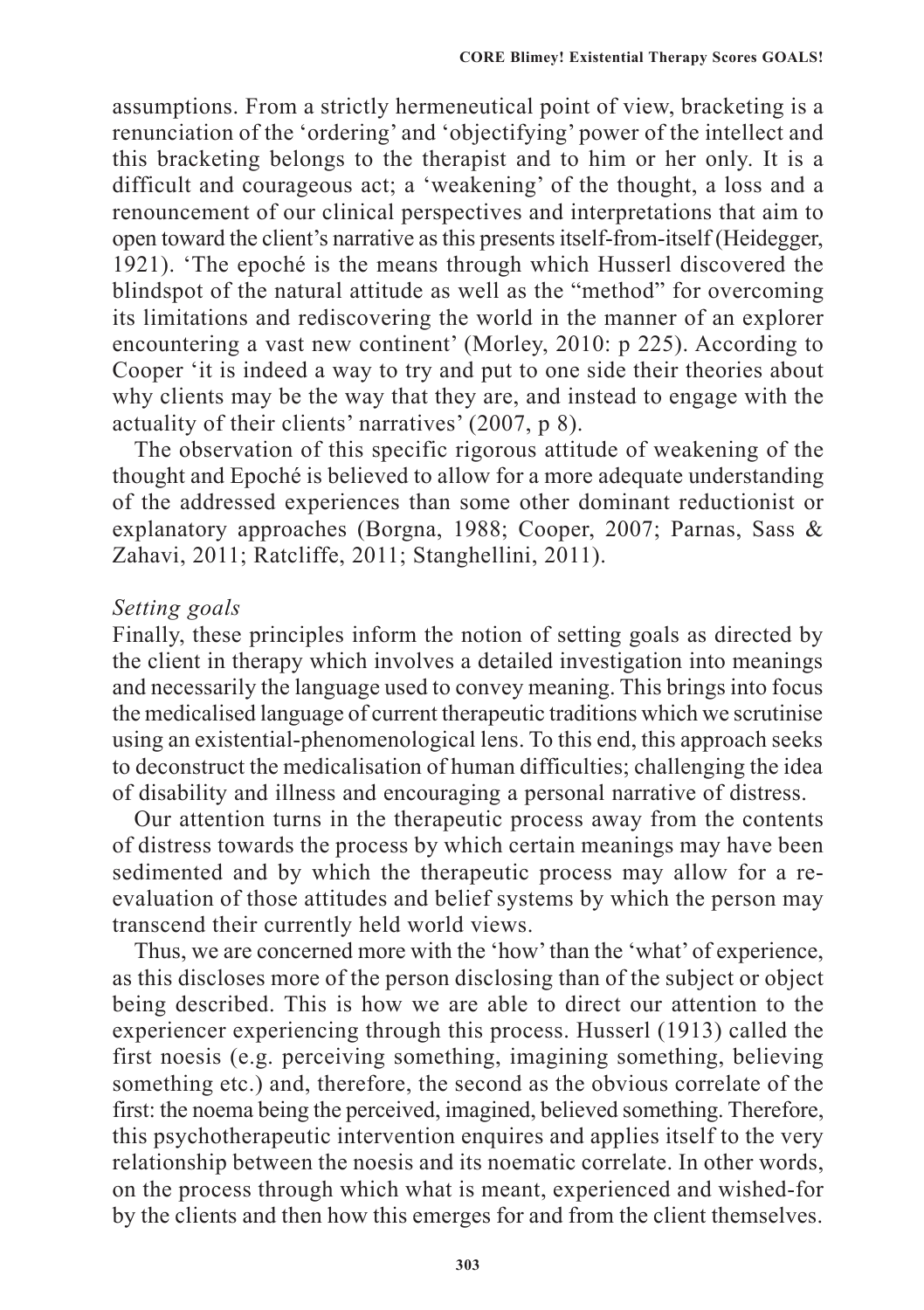# **The 'problem' of measurement**

In the current mental health service delivery system, 'we live in a world of testimonials, measurements, evaluations, audits, key performance indicators and competencies' (Rayner & Vitali, 2013: p 7), thus measurement cannot be avoided, should not be avoided if we are to be included in commissioned services, and should be embraced if we are to realise a position that permits us to develop what we might consider to be more relevant measurements of what it is that this type of intervention tries to achieve, such as purpose or meaning-based scales (Crumbaugh & Maholick, 1964; Steger et al., 2006).

Therefore, what are important in using these measurements are three simple, yet fundamental issues. First, this communication of measurements of effectiveness of our practice should be seen as a signal broadcasted towards other colleagues in the academic or clinical environment that simply demonstrates a willingness and an ability to communicate in the language of measurement and results and the recognition of the importance of doing so. Second, from the clients' perspective, we need to recognise that the statements that they make in respect of their distressing experiences are words that convey both a meaning and a relationship to their experience. In other words, when a person says they are depressed or experiencing anxiety, this approach understands these statements not as symptoms to be eradicated but rather responses to their 'thrownness' (Heidegger, 1921), as statements that potentially disclose their ontic relationship to their 'givens' or existential conditions. Third, whilst we recognise that the tools of measurement and questions contained therein do not purport to address experience (indeed may serve to conceal or bury it), the engagement with the questions and questionnaires is significant for two reasons. Clients who engage in the process of routinely monitoring their progress demonstrate a greater motivation towards their recovery and, as has been clearly documented in the literature around the Hawthorne Effect of Expectation or Pygmalion Effect (or even as Placebo), and from recent literature we know that there is a significant improvement attributable to the paying of attention to or monitoring act in and of itself (McCarney et al., 2007).

In the phenomenological literature, the idea of utilising standardised scales to measure change in psychotherapy and also to progress our knowledge and understanding of psychopathology is clearly problematic. Indeed Stanghellini (2011), warns that, by using rating scales 'that assume a priori systems of meanings we can overwrite personally structured meaning and narratives' (Stanghellini, 2011: p 25). Not only would we echo this, but would add that a standardised system of measurement proposes a potential risk to conceal or, to use a Heidegerrian expression, cause to be 'buried over' (Heidegger, 1921: p 60) those subjective meanings and narratives. That is to say, that any results that emerge from these systems of measurement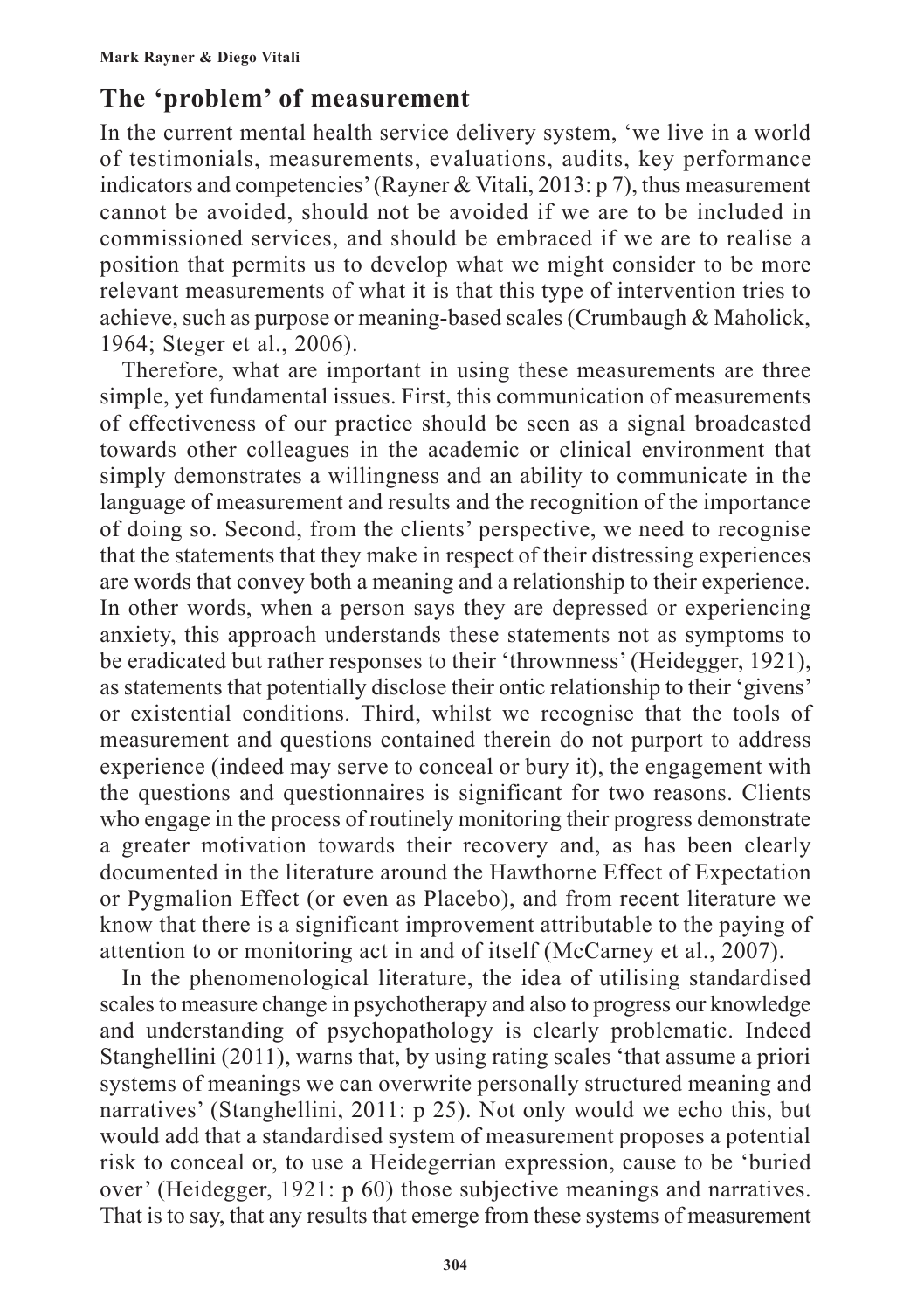cannot be defined as phenomenological as such, and, therefore, cannot by themselves inform our actual clinical practice.

Nevertheless, as stated above, we cannot avoid the issue of measurement simply because it is problematic. Thus, in facing the paradox of the inquiry into knowledge proposed by Meno, we recognise that both the atomistic perspective of empiricism as well as the idea of an a priori knowledge in rationalism fail to overcome Meno's critical point. Therefore, we resolve this paradox using the ideas proposed by Merleau-Ponty (1945), where subject and object exist only because of their relationship as a continual dialogue. We believe this allows for holding the tension between knowing that one is looking for something while preserving the idea of not fully knowing what one is looking for and leaving open the possibility for the discovery of something not yet known. Any attempt to capture experience reduces experience in an atomistic way that does not when put back together reveal the fullness of experience. Yet, Merleau-Ponty recognises that human beings intend to and are inclined towards searching for some sort of truth or discovering and claiming to have discovered some'thing' of the nature of lived experience. Therefore, measurement of this therapeutic process remains and will always be a way to have reliable feedback and a representation of the work even if this is a diagram or derivative of the work. Hence, in our work, we stand by the results of the measurements as signposts to the world from which they emerge, whilst reminding ourselves to return to the lived landscape of experience that can never fully or adequately be described but rather discloses the dialogue between the experiencer and the experienced.

For these specific reasons, perhaps we cannot (yet) reject standardised measurement a priori, but rather we should consider them in a critical manner with a view to keeping very clear the extent of their value as indicated above and, hence the boundaries within which and for which our relationship with them can unfold as potentially meaningful to us and to our practice.

### **Methods**

So we arrive at the interface between a way of practising psychotherapy – one that is informed by existential thinking and a phenomenological attitude and methodology – and a way of meeting clients in a manner that more adequately embraces their living experiences, whilst also engaging with other professionals in the field in a manner that is tangible.

#### *Design*

This study was part of a service evaluation that assessed the value of utilising The CORE Goal Attainment Form as well as assessing the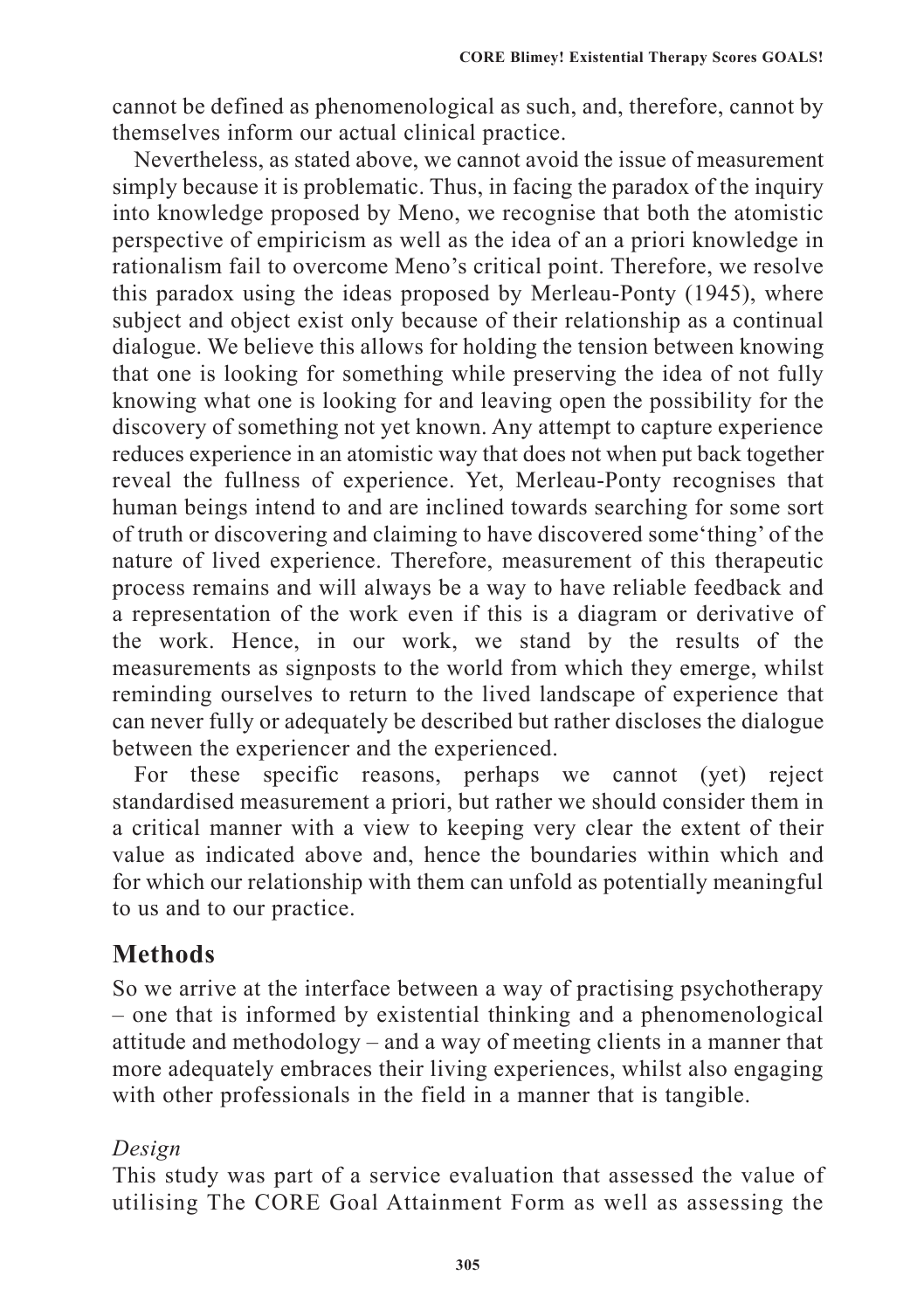potential influence of short-term existential-phenomenological therapy in respect of client-directed change.

#### *Sampling*

Clients referred were all working age adults from the general population. Clients referred by primary care general practitioners and assessed by secondary care clinicians. Clients in the sample at assessment met the threshold criteria for a moderate to severe presentation with a clinical score >20 using CORE-34, for a 16 session psychological therapy intervention.

#### *Instruments*

All clients were assessed using the CORE-34 measurement of global distress as a routine procedure, but for the purposes of this evaluation, we adopted one specific instrument from the CORE set of tools for measurement (Evans et al. 2000): The CORE Goal Attainment Form. This tool is a self-rating score which attempts to measure change with respect to outcome variables that are defined by the clients for themselves in collaboration with the therapists. At the ouset of therapy, the clients are presented with the form and asked to articulate four difficulties that are represented as 'goals'. Here we focus upon the goals that were identified and the degree to which the clients expressed that these goals were achieved. On the Goal Attainment Form at the completion of therapy, this degree of achievement is rated by the clients themselves on a scale of 0-4 as follows:  $0 =$  not at all,  $1 = a$  little bit,  $2 =$  moderately,  $3 =$  quite a bit and  $4 =$  extremely. In addition to this information, the client at the end of therapy is asked to subjectively evaluate the experience of what are termed the 'Helpful Aspects of Therapy' as follows:

- To describe what it has been felt as positive about therapy. This might be an outcome, insight or experience. The client is also asked 'how helpful the experience, outcome or insight will be to you in the future and express this as slightly helpful, moderately helpful or extremely helpful;
- To describe (if present) anything which remains unresolved or that is still felt as uncomfortable.

### *Procedures*

All goals as articulated by individual clients were first listed, then these statements were collated and clustered into themes. All statements were considered and the main themes that were evidenced were expressed in groupings as well as the supplementary (or less consistently expressed) sub-themes being represented in the depiction of the whole array of goals. This analysis was reviewed and considered and agreed with the clinical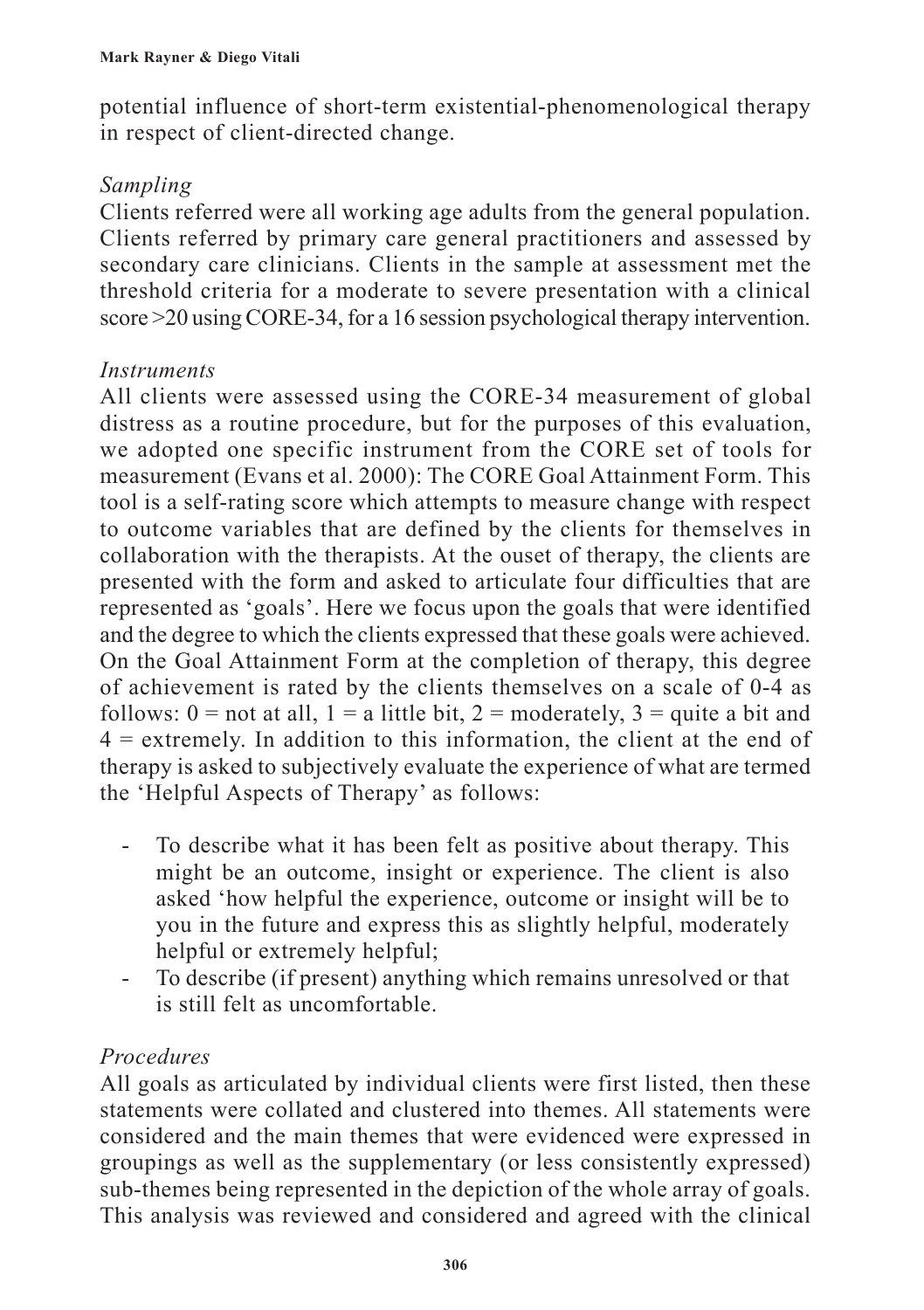supervisor of the clinicians collecting and analysing the data.

At the end of therapy, clients were asked to provide a score for the degree to which they assessed that they had achieved each of the goals articulated. A frequency table (Table 1) and graphs (Figures 2 and 3) express the results of these outcomes.

# **Results**

The considered sample included 30 clients from an NHS secondary care psychological therapies service. We observed that clients attended an average of 12 sessions that spanned an average of 4.5 months. 20 clients attended a full course of therapy, 8 ended early and there was insufficient data for 2. The Participants wrote down a total of 77 goals that were expressed as statements that spanned between 1 and 74 words ( $\mu = 11$ ) words). The thematic analysis evidenced 5 main themes with relative subthemes (plus 1 'miscellaneous').

# Figure 1: Themes emerging from client reported goals



All clients indicated and described at least one goal. Goals were set by the clients themselves on the basis of their own subjective experience, with 90% of the clients setting at least two goals, 70% setting three and 50% of the clients used all the four allotted spaces to describe goals.  $\frac{1}{2}$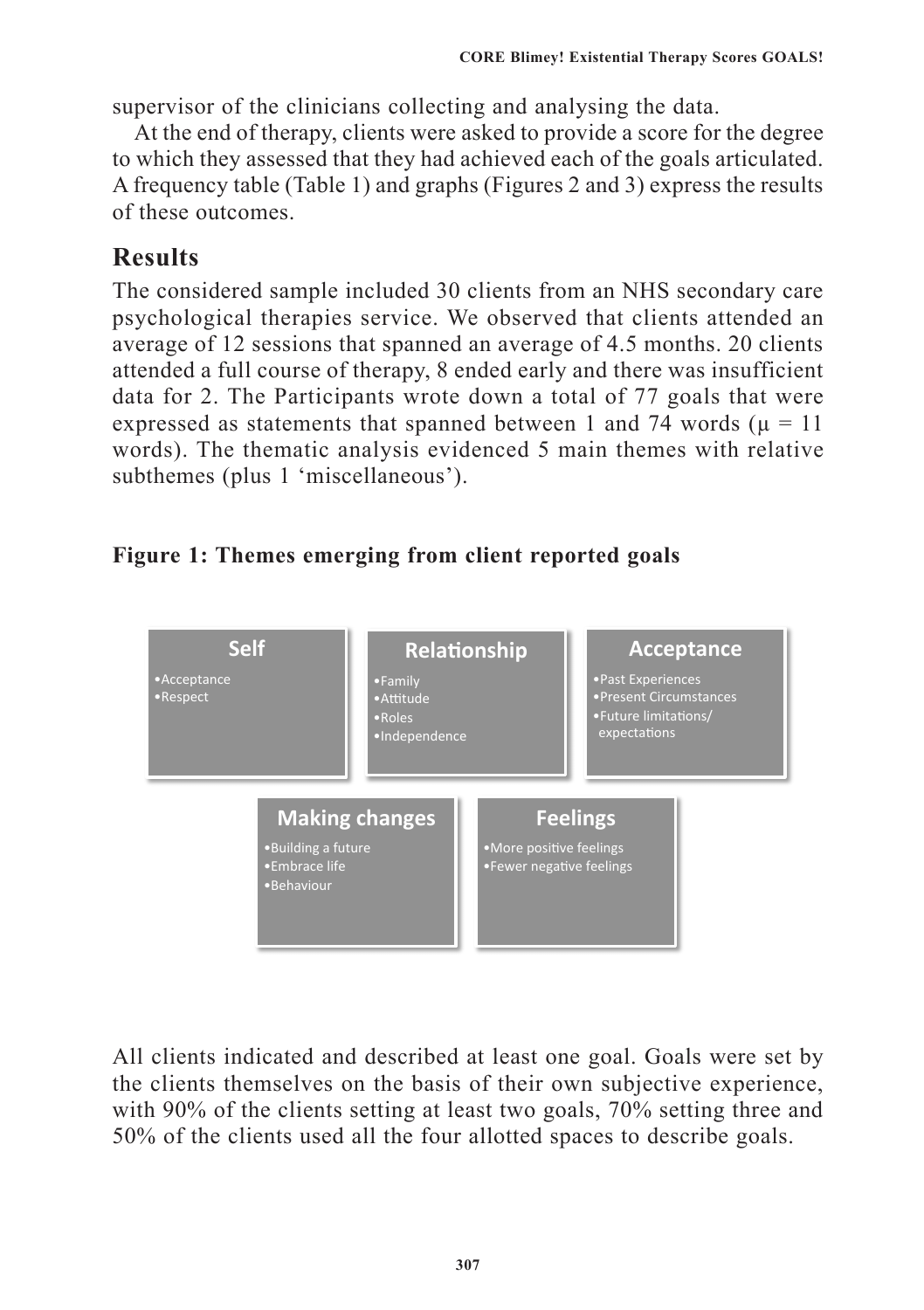| Table 1      |                                     |                                     |                                     |                                     |
|--------------|-------------------------------------|-------------------------------------|-------------------------------------|-------------------------------------|
|              | 1 <sup>st</sup><br>Goal<br>$n = 30$ | 2 <sup>nd</sup><br>Goal<br>$n = 27$ | 3 <sup>rd</sup><br>Goal<br>$n = 21$ | 4 <sup>th</sup><br>Goal<br>$n = 15$ |
| Not at all   | 0.00%                               | 7.41%                               | 4.76%                               | 0.00%                               |
| A little bit | 13.33%                              | 22.22%                              | 14.29%                              | 6.67%                               |
| Moderately   | 36.67%                              | 18.52%                              | 47.62%                              | 33.33%                              |
| Quite a bit  | 33.33%                              | 25.93%                              | 19.05%                              | 46.67%                              |
| Extremely    | 16.67%                              | 25.93%                              | 14.29%                              | 13.33%                              |

### **Clients rated degree of achievement of goals post-therapy Clients 
rated degree 
of achievement 
of 

goals 
post-‐therapy**

### **Figure 2: Degree of goal achievement for 1st and 2nd goals**

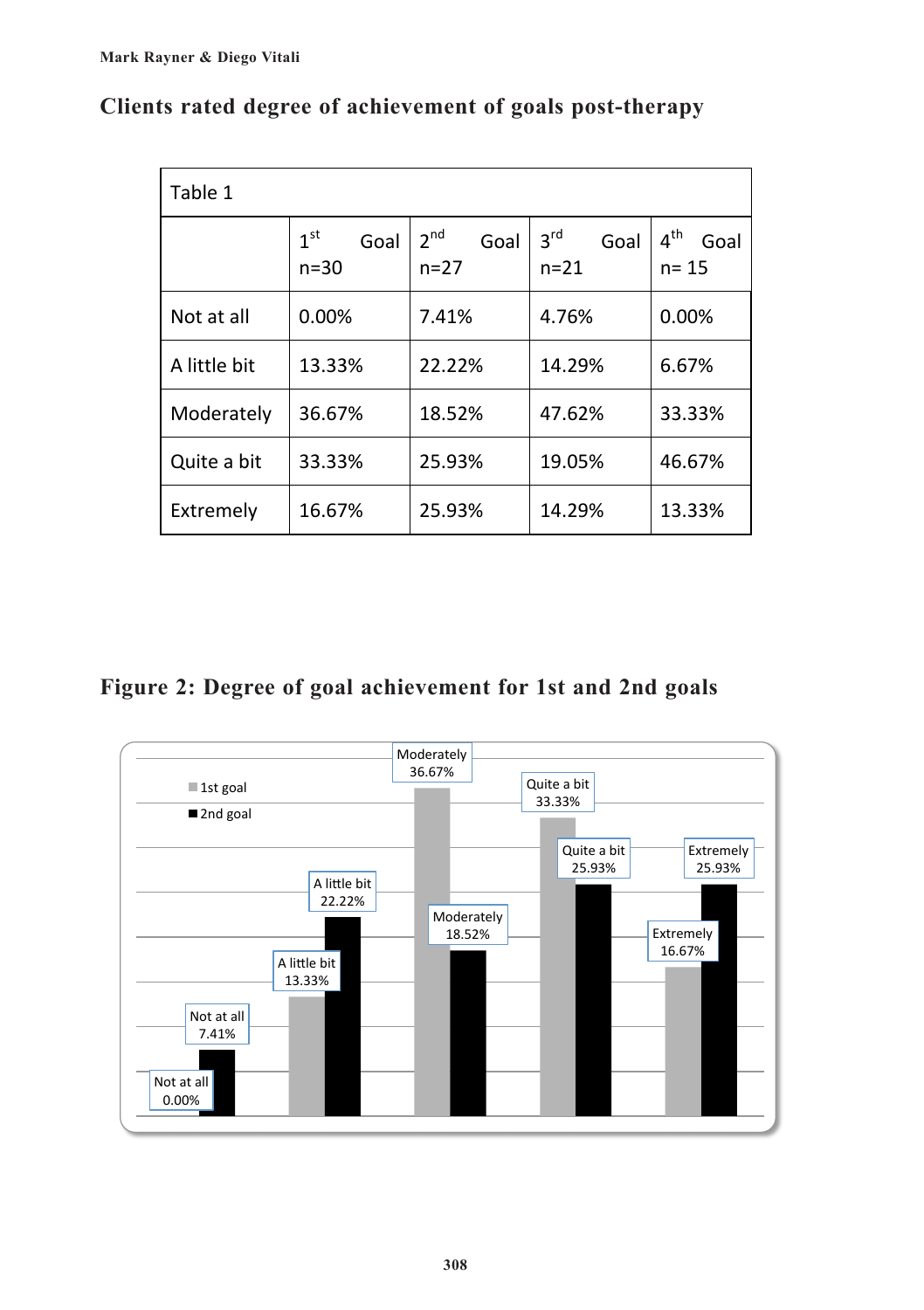

**Figure 3: Degree of goal achievement for 3rd and 4th goals**

## **Discussion**

What this paper set out to express was that a manner of conducting psychotherapy informed by existential-phenomenological thinking as described above was able to be measured using a tool known as the CORE Goal Attainment Form. Even from a preliminary perspective, it is clear from the above tables that in excess of 86% of the sample reported that they achieved goal number one in a range between moderately (well achieved) to extremely (well achieved). Similarly, clients reported that 70% of the time they achieved goal number two between moderately and extremely (well achieved). For goal number three the figure is 80% and it is 93% for goal number four.

All the participants in the sample  $(n = 30)$  described at least one goal. 90% of the people described two goals, 70% described three goals and 50% of the total population described all four goals. Thus we are confident that people are interested in delineating their hopes for therapy and expressing these as goals. Furthermore, we would reinforce the notion discussed above that monitoring of goals is a form of paying attention to what is taking place as well as a commitment to the process of therapy and is also subject to the Hawthorne Effect of Expectation.

#### *Limitations of this study*

In attempting to develop a manner of practising existential-phenomenological therapy that is informed by the above rationale, this paper measures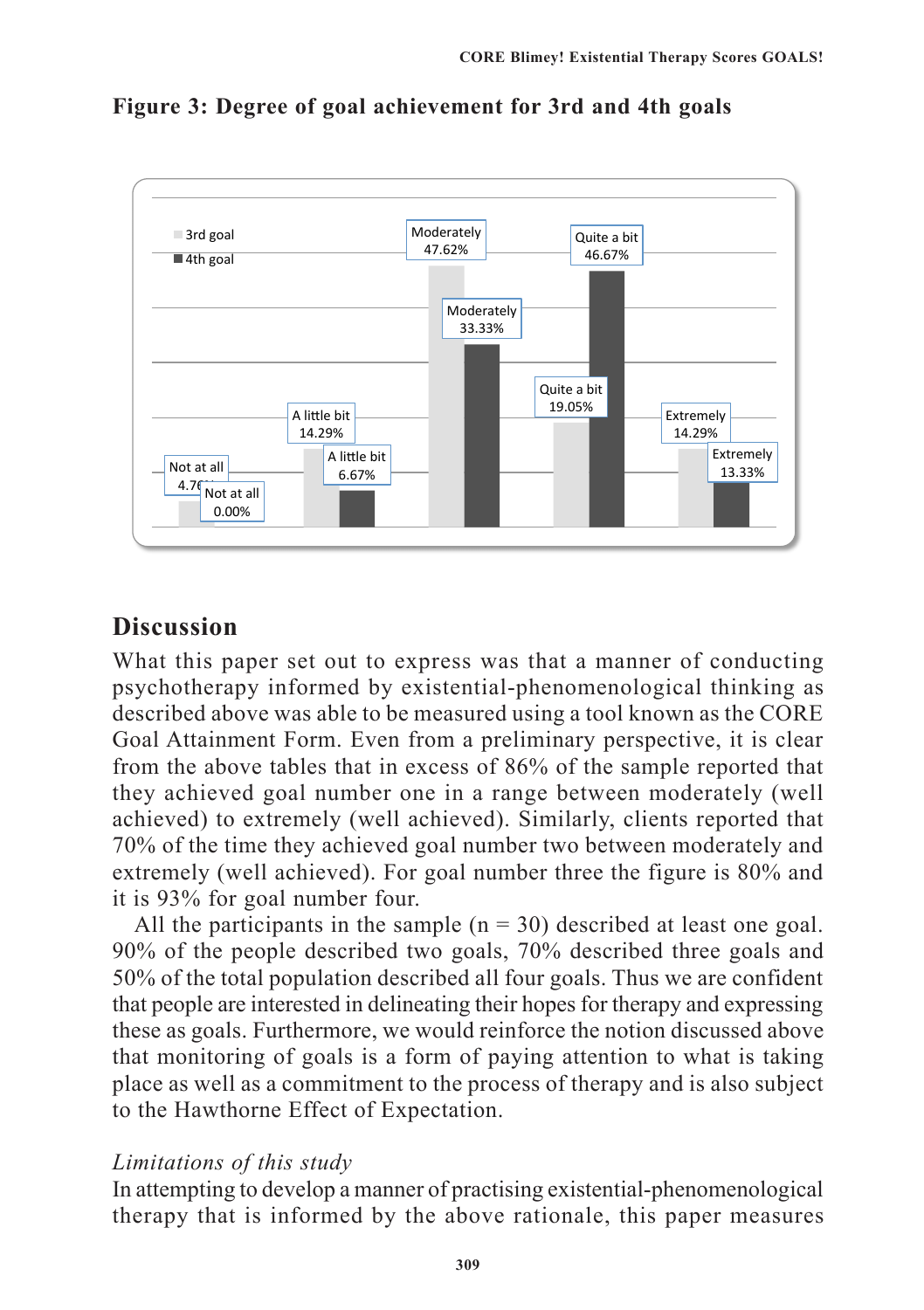whether goals, as disclosed by clients, were achieved and the degree to which this was accomplished. However, further data needs to be analysed that will indicate what remains to be resolved for clients, what clients are still hindered by and what about this type of therapy, that has been described above, was helpful. We need to recognise the possibility that (some of) this improvement/achievement of goals in therapy may be due to a Placebo effect. Furthermore, this study does not purport to address issues of adherence to a manualised form of therapy but rather an attitude to therapy that is informed by existential thinking and a phenomenological methodology. Nevertheless, we hope to have shown a framework in which utilising measures (either qualitative or quantitative) and eliciting positive reinforcement in existential therapy could be both worthwhile and achievable. We believe this input might help 'us' – as existential therapists – proceed from an anecdotal account of how therapy works to the emergence of a more operationalised account of the existential factors that inform practice and so can be tested.

**Mark Rayner** works as a lecturer and supervisor at Regent's University London and at Barnet, Enfield and Haringey Mental Health NHS Trust as a senior psychotherapist practising and researching psychotherapy with special interests in timely, effective treatments utilising an existentialphenomenological approach to human distress.

Email: Mark@existentialconsultancy.com. Further information can be viewed at www.easewellbeing.co.uk

**Diego Vitali** is a researcher and clinical psychologist, currently working as a Freelance Research Consultant in London. His interests include phenomenological psychopathology, existential philosophy, quantitative and qualitative research in clinical settings.

Contact: 85 Rodney Court, 6 Maida Vale, London W9 1TJ Email: diego.vitali@autistici.org

# **References**

Balint, M. & Balint, E. (1961). *Psychotherapeutic Techniques in Medicine*. London: Tavistock.

Borgna, E. (1988). *I conflittidelconoscere*. Milano: Feltrinelli.

- Brentano, F. (1974). Kraus, O. and McAllister, L. L. Edition (1973). *Psychology from an empirical standpoint*. London: Routledge and Kegan Paul.
- Cooper, M. (2007). Humanising psychotherapy. *Journal of Contemporary Psychotherapy*, 37(1): 11-16.
- Crumbaugh, J. C. & Maholick, L. T. (1964). An experimental study in existentialism: The psychometric approach to Frankl's concept of noogenic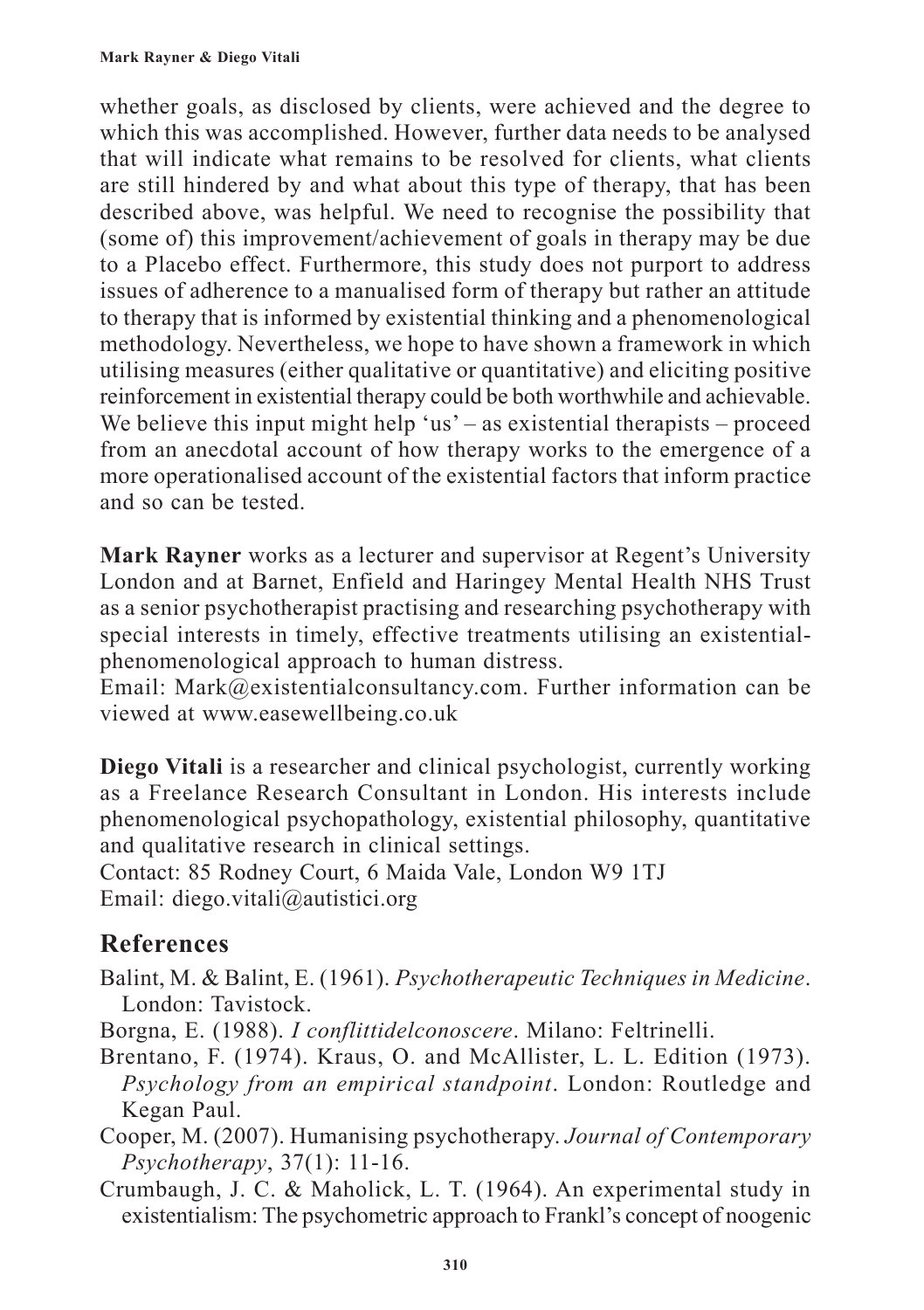neurosis. *Journal of clinical psychology*, 20(2): 200-207.

- Evans, C., Mellor-Clark, J., Margison, F., Barkham, M., Audin, K., Connell, J., McGrath, G. (2000). CORE: clinical outcomes in routine evaluation. In Journal of Mental Health 9.3 (2000): 247-255.
- Freire, E. S. (2006). Randomized controlled clinical trial in psychotherapy research: An epistemological controversy. *Journal of Humanistic Psychology*, 46(3): 323-335.
- Heidegger, M. (1921). *Being and Time*. Trans. Macquarrie, J. and Robinson (1962). Malden, MA: Blackwell.
- Heidegger, M. (1959). Discourse on thinking. Trans. Anderson, J. M. and Freund, E.H. (1966). New York: Harper & Row.
- Husserl, E. (1913). *Ideas pertaining to a pure phenomenology and to a phenomenological philosophy*. Trans. Kersten, F (1998). The Hague: M. Nijhoff.
- Lambert, M. J., and Barley, D. E. (2001). Research summary on the therapeutic relationship and psychotherapy outcome. In *Psychotherapy: Theory, Research, Practice, Training*, 38(4): 357-361.
- Lantz, J. and Walsh, J. 2007. *Short-term existential intervention in clinical practice*. Chicago, Ill.: Lyceum Books.
- Macquarrie, J. (1972). *Existentialism*. Philadelphia: Westminster.
- Merleau-Ponty, M. (1945). *Phenomenology of Perception*. Trans. Colin Smith (2002). London: Routledge
- Merleau-Ponty, M. (1964). Eye and Mind. In *The Primacy of Perception*. Trans. by Carleton Dalleryin ed. by James Edie (Evanston: Northwestern University Press, 1964), 159-190.
- Millar, R., Snelling, I. and Brown, H. (2011). *Equity and Excellence: Liberating the NHS*. Birmingham: Health Services Management Centre, University of Birmingham.
- NICE (2013). Clinical Guidelines. In National institute for Clinical Excellence - guidelines. http://www.nice.org.uk/aboutnice/whatwedo/ aboutclinicalguidelines/about clinical guidelines.jsp [Accessed 11 November 2013].
- NICE (2014). About Nice. Http://www.nice.org.uk/aboutnice/about\_nice. jsp [Accessed 24 March 2014].
- Malan, D. (1963). *Study of Brief Psychotherapy*. London: Tavistock.
- McLeod, S. A. (2010). Behavioral Therapy. Retrieved from 'Simply Psychology', Behavioral Therapy. Http://www.simplypsychology.org/ behavioral-therapy.html [Accessed 24 March 2014].
- Molnos, A. (1984) The two triangles are four: a diagram to teach the process of dynamic brief psychotherapy. *British Journal of Psychotherapy,*  1,112-125.
- Morley, J. (2010). It's Always About the Epoché. In book, Giorgi, A.,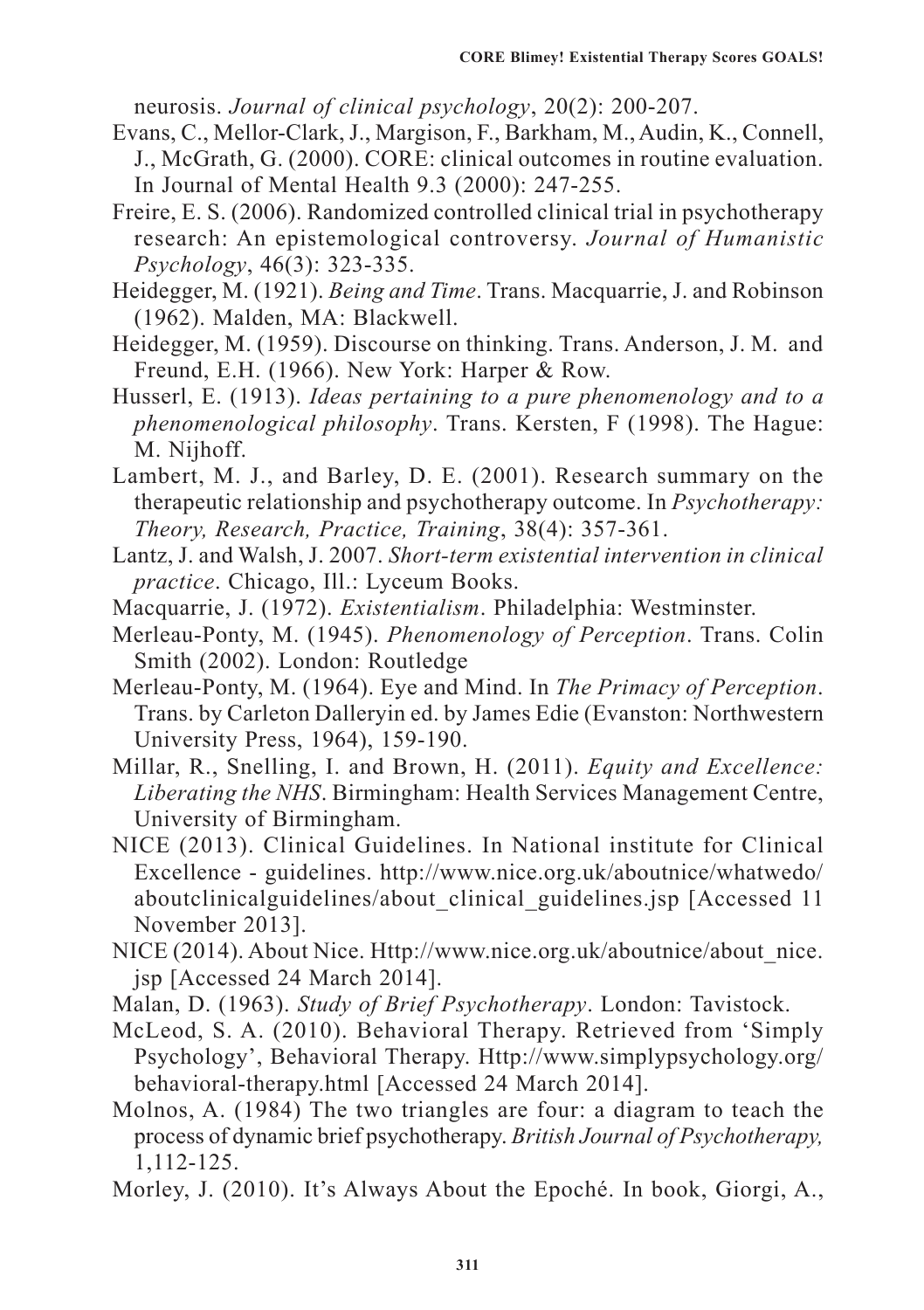Aanstoos, C., Cloonan, T. and Thiboutot, C. 2010, 223-232. *The redirection of psychology*. Montréal: CercleInterdisiplinaire de recherché phénoménologiques, Déptartment de psychologie, Université du Québec à Montréal.

Parnas, J. and Sass, L. and Zahavi, D. (2011). Phenomenology and Psychopathology. In *Philosophy, Psychiatry, & Psychology* 18.1: 37-39. Project MUSE.

Plato. and Grube, G. (1981). *Meno*. Indianapolis: Hackett Publishing Co.

- Ratcliffe, M. (2011). Phenomenology Is Not a Servant of Science. In *Philosophy, Psychiatry, & Psychology* 18.1:33-36. Project MUSE.
- Rayner, M & Vitali, D. (2013). Measuring a short term existential therapeutic intervention in the NHS. In *Hermeneutic Circular* OCT13:7-9. The Society for Existential Analysis.
- Sartre, J. (1943). *Being and Nothingness*. Trans. Barnes, H. (1992). New York: Washington Square Press.
- Shepherd, G. And Slade, M. And Boardman, J. (2008). Making Recovery a Reality. In *Sainsbury Centre for Mental Health* March 2008. Sainsbury Centre for Mental Health, London.
- Spinelli, E. (2005). *The Interpreted World: An Introduction to Phenomenological Psychology* (2nd ed.). London: Sage.
- Spinelli, E. (2007). *Practising Existential Psychotherapy*. Los Angeles: SAGE.
- Spinelli, E. (2008). The Value of Relatedness in Existential Psychotherapy and Phenomenological Enquiry. *Gestalt Journal of Australia and New Zealand*, 4(2): 56.
- Stanghellini, G. (2011). Clinical Phenomenology: A Method for Care?. In *Philosophy, Psychiatry, & Psychology* 18.1: 25-29. Project MUSE.
- Steger, M. F., Frazier, P., Oishi, S., &Kaler, M. (2006). The Meaning in Life Questionnaire: Assessing the presence of and search for meaning in life. *Journal of Counseling Psychology*, 53, 80–93.
- Strasser, F. & Strasser, A. 1997. *Existential Time-Limited Therapy.* Chichester: John Wiley and Sons.
- Van Deurzen, E. 2002. *Existential Counselling & Psychotherapy in Practice.*  London: Sage